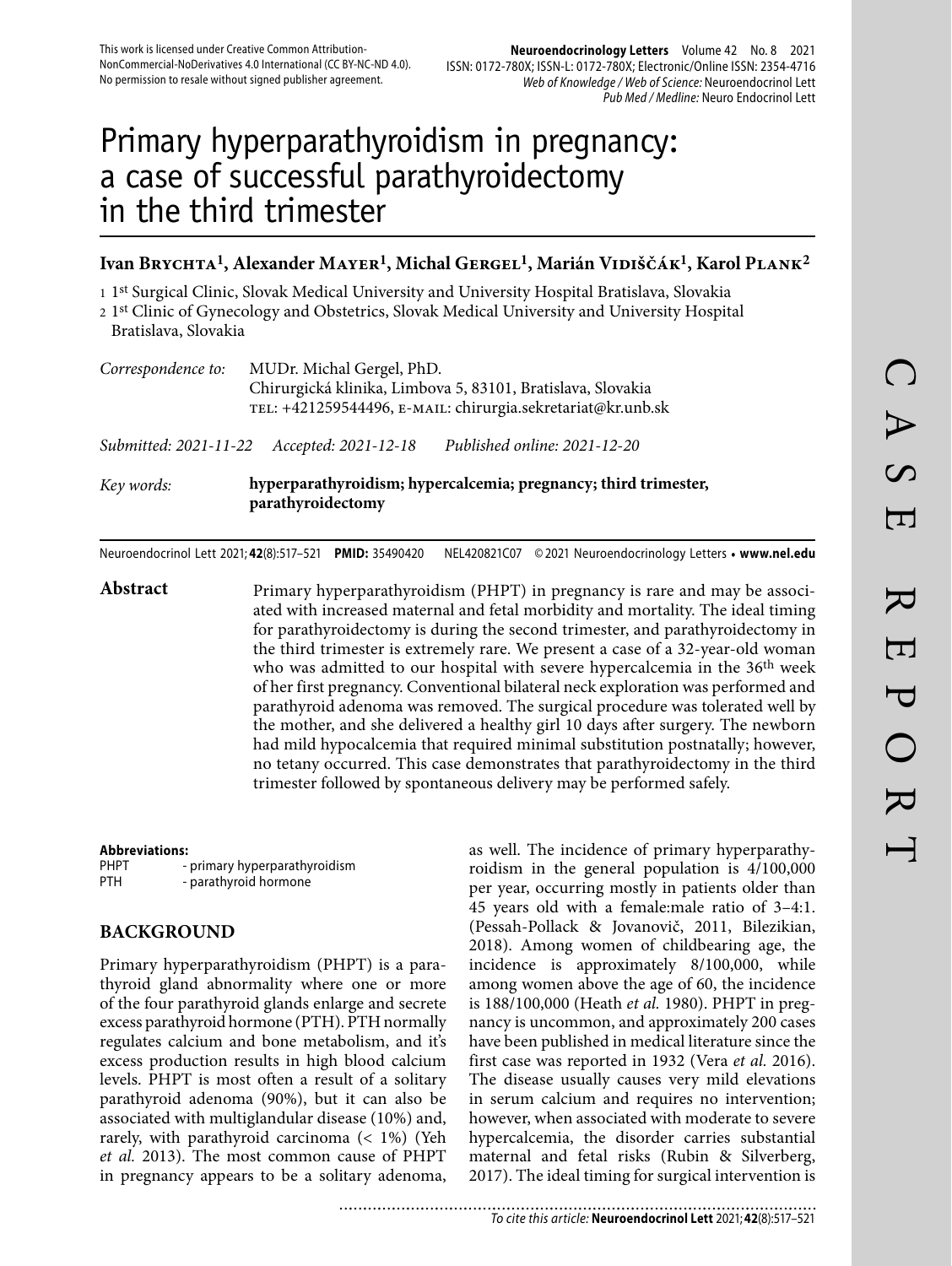during the second trimester. Parathyroidectomy in the third trimester is extremely rare. Schnatz *et al.* reviewed the literature published up to 2005 and identified only 16 cases of PHPT treated surgically after 27 weeks of gestation (Schnatz & Thaxton, 2005).

## **CASE REPORT**

In a 32 year old female (gravida 2, para 1), severe hypercalcemia was detected by a gynecologist at 36 weeks of gestation. The total calcium level was 3,34 mmol/L (reference range 2,15-2,55 mmol/L) and the ionized calcium was 1,89 mmol/L (reference range 1,10- 1,30 mmol/L). Calcium concentration was not measured as a part of a routine laboratory screening prior. She had no symptoms of hyperparathyroidism and no history of calcium disorders, kidney stones, fractures, or osteoporosis. The patient was sent to an endocrinologist and subsequently admitted to the gynecological clinic at our hospital at 38 weeks of gestation. Additional testing showed an elevated PTH level of 650 pg/mL (reference range, 15–65 pg/mL) and decreased phosphorus level of 0,36 mmol/l (reference range, 0.87-1,45 mmol/L) confirming a diagnosis of primary hyperparathyroidism. Other than a slightly elevated alkaline phosphatase of 2,02 μkat/l (reference range 0,58-1,75 μkat/l), the patient had normal blood biochemical parameters and normal renal function. A maternal neck ultrasound performed by the endocrinologist revealed an enlarged (25  $\times$  10 x 10 mm) lower parathyroid gland located posterior to the right lobe of the thyroid gland. Obstetric ultrasound examination showed normal fetal growth and no pathology. No other investigations, such as scintigraphy for localization, were performed. In addition to oral fluid rehydration, intravenous saline was infused after admission, but this attempt at lowering serum calcium levels was met with limited success. Due to the severe hypercalcemia, surgical management was deemed necessary after consultation with an endocrinologist, gynecologist, and pediatrician. The decision was made to remove the parathyroid adenoma followed by delivery at full term. Conventional bilateral neck exploration with identification of all four parathyroid glands to exclude multiglandular disease was performed on the third day of hospital stay by a highly experienced endocrine surgeon. An adenoma, located with ultrasound, was completely removed. No abnormal parathyroid tissue was identified on the other three parathyroid glands. Intraoperative PTH was not monitored as all four glands were visualized. Histological findings confirmed parathyroid adenoma. The surgical procedure was tolerated well by the mother, and no pathological changes were observed in the closely monitored fetus. Serum calcium level decreased gradually, achieving physiological level on the fourth postoperative day, and serum phosphorus normalized on the third postoperative day. No hypocalcemia occurred, and no calcium substitution was required. The patient delivered a healthy girl with

normal measurements spontaneously under epidural anaesthesia 10 days after surgery, and the newborn was followed at the neonatal intensive care unit. No tetany occurred, and the calcium level was slightly decreased requiring minimal substitution 2 days postnatally. Since being discharged from the hospital, both the patient and her child have not had any health problems.

## **EFFECT OF HYPERPARATHYROIDISM ON PREGNANCY**

Normal pregnancy can be associated with many nonspecific symptoms, such as nausea, vomiting, constipation, weakness, fatigue, or mental changes, that can mask the symptoms of hypercalcemia, often leading to a delayed diagnosis of hyperparathyroidism. Additionally, approximately 20% of patients with PHPT are asymptomatic, therefore maternal PHPT may go undetected, presenting only as neonatal tetany after delivery (Pessah-Pollack & Jovanovič, 2011). Nausea with or without vomiting and abdominal pain are the most frequent symptoms of PHPT in pregnancy, followed by renal colic, muscular weakness, mental symptoms, skeletal pain, and weight loss (Kristoffersson *et al.* 1985). PHPT is also associated with an increased risk of pre-eclampsia. Nephrolithiasis and nephrocalcinosis are not uncommon during pregnancy, but PHPT is not the only cause of their formation, since both conditions are more likely to occur due to increased intestinal calcium absorption and hypercalciuria, which are typical in a normal pregnancy. Clinical signs of PHPT may also include urinary tract infections and skeletal resorption (Kristoffersson *et al.* 1985). Acute pancreatitis was described in up to 15% of cases, usually during the second or third trimester, but the potentially life-threatening acute necrotizing pancreatitis due to PHPT is rare and appears to be limited to isolated case reports (Yang *et al.* 2019, Krysiak *et al.* 2011). The risk of pancreatitis is approximately ten times higher in pregnant patients with PHPT when compared to nonpregnant patients with PHPT.

Severe hypercalcemia or hypercalcemic crisis presents a significant health risk and can occur during the third trimester or, more often, postpartum when the transplacental calcium shunt from the mother to the fetus is removed. Transfer of calcium across the placenta during the third trimester protects against maternal hypercalcemia. A hypercalcemic crisis presents with nausea, vomiting, weakness, changes in mental status, and can progress to uremia, coma, and even death (Hui *et al.* 2010).

#### **EFFECT OF HYPERPARATHYROIDISM ON FETUS AND NEONATE**

Persistent maternal hypercalcemia increases calcium transfer across the placenta leading to fetal hypercalcemia. High calcium levels in the fetal circulation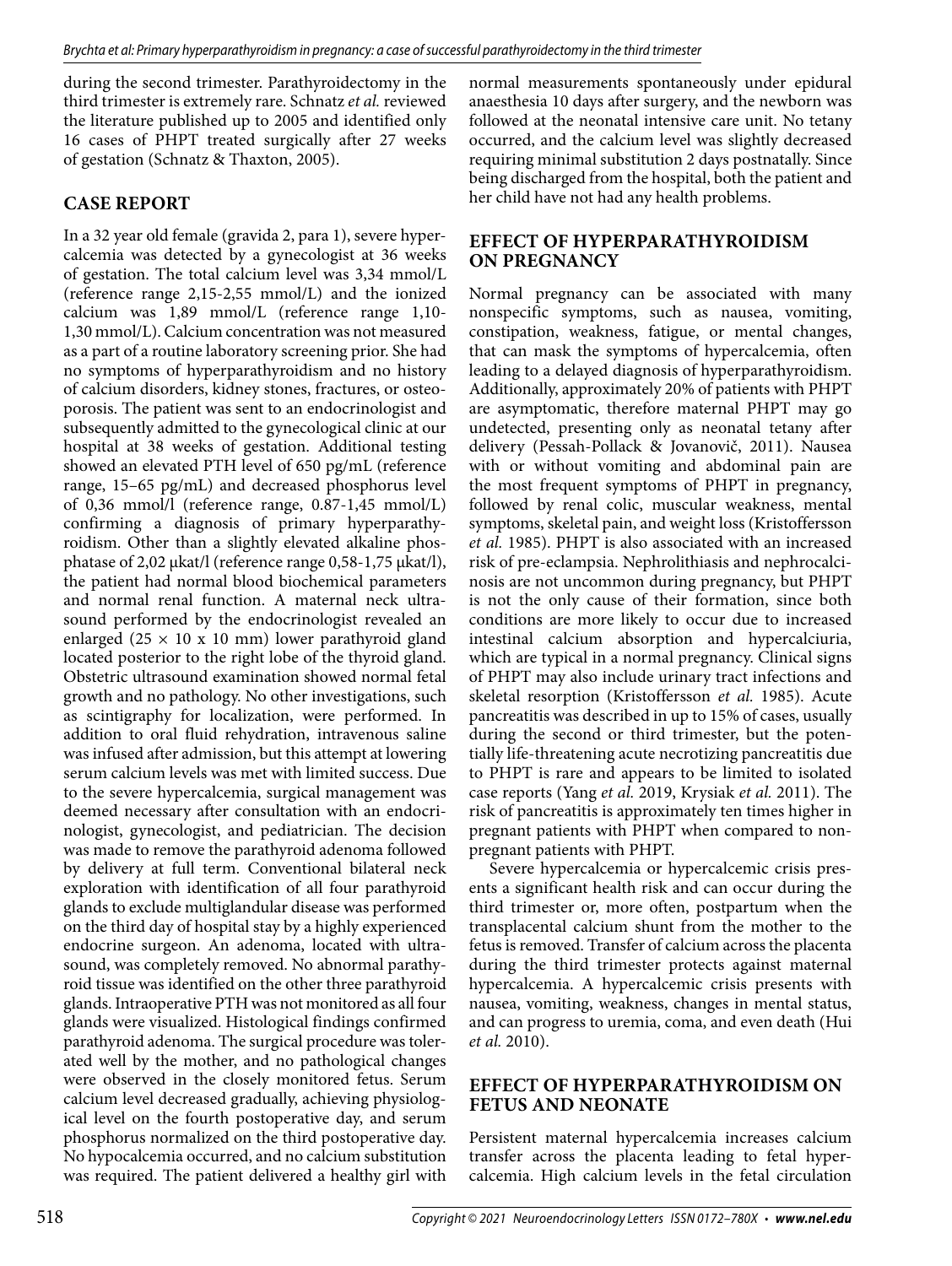results in suppression of fetal parathyroid function or fetal parathyroid development (Hui *et al.* 2010), which may lead to intrauterine growth retardation, preterm delivery, fetal death, or stillbirth. Fetal growth retardation, most commonly a result of inadequate maternalfetal circulation, might occur in PHPT as a result of the premature calcification of the placenta (Graham *et al.* 1998). Maternal calcium supply is no longer available to the neonate after birth, and due to suppression of the fetal parathyroid function or undeveloped parathyroid glands, hypocalcemia and tetany can occur soon after delivery. The most serious complication after delivery is neonatal death due to severe hypocalcemia. The neonate is at high risk of hypocalcemia and tetany for weeks after birth, with reported cases presenting as late as 2.5 months postpartum (Ip, 2003). Neonatal hypoparathyroidism generally subsides within 3 to 5 months, but permanent hypoparathyroidism may be present in some children because of underdeveloped or absent parathyroid glands. Absence of the parathyroid glands at autopsy in the neonate has been described in the literature (Johnstone *et al.* 1972).

In earlier reports, perinatal mortality has been reported to be as high as 25–31% with neonatal complication rates at 19–53%; however, the outcomes have improved over the past several decades (Hui *et al.* 2010). Stillbirth has declined from 13% to 2%, neonatal deaths have dropped from 8% to 2%, and neonatal tetany has decreased from 38% to 15% (Pessah-Pollack & Jovanovič, 2011).

# **DIAGNOSIS**

Early diagnosis and appropriate management of PHPT in pregnancy is crucial to prevent maternal and fetal morbidity and mortality; however, calcium levels are not routinely measured during pregnancy in many countries. As a result, a number of cases of PHPT are undetected and, most commonly, the disease presents in the postpartum period with neonatal tetany. The diagnosis of PHPT is confirmed by hypercalcemia and raised or inappropriately normal parathormone (PTH). If the ionized (free) calcium or total calcium is increased with a detectable PTH level, the diagnosis of primary hyperparathyroidism is feasible. Ionized calcium reflects the exact calcium status of the patient, and many clinicians believe that serum albumin measurement is required in order to interpret total calcium concentrations. Many adjustment formulas based on simple linear regression models have been developed for this purpose, but their diagnostic accuracy is questionable and should be abandoned in clinical practice (Lian & Åsberg, 2018). Measurement of ionized calcium is now relatively inexpensive and is available in most hospitals and many outpatient settings, but in places where the measurement of ionized calcium is not available, total calcium should be assessed without the application of any correction formula.

It is important to note that the serum calcium level in a normal pregnancy is lowered through several mechanisms, such as increased glomerular filtration rate, calcium transport across the placenta for the developing fetus, and estrogen inhibition of PTH-mediated bone resorption, so a diagnosis of hyperparathyroidism can be obscured (Norman *et al.* 2009).

Once PHPT is biochemically confirmed, the patient is a surgical candidate and the accurate detection of the pathologic gland can help guide the surgeon and allow him to perform targeted surgery. The purpose of the imaging techniques is to precisely localize the abnormal parathyroid glands and to distinguish between uniglandular (solitary adenoma) and multiglandular disease. Precise preoperative imaging, however, is less critical when planning traditional bilateral neck exploration. The gold standard imaging techniques in the nonpregnant population includes ultrasound and Tc99msestamibi. CT, MRI, 18F-Fluorocholine PET/CT (FCH PET/CT), <sup>11</sup>C-choline PET/CT, and selective venous sampling of PTH levels are less frequently used.

Ultrasonography is the preferred and most appropriate imaging modality for localization of parathyroid lesions in pregnancy. 99mTc-sestamibi scan is traditionally avoided because of the radiation risk to the fetus (Rubin & Silverberg, 2017). The fetal health consequences can include pregnancy loss, malformation, developmental delay or retardation, and carcinogenesis, but it should be noted that the radiation exposure in fetuses and subsequent risk is mostly based on observations rather than on scientific research (Yoon & Slesinger 2021). Recent guidelines from the American College of Obstetricians and Gynecologists state that a 99mTc-MIBI scan represents a fetal exposure of <5 mGy, an exposure that is much lower than the exposure associated with fetal harm (American College of Obstetricians and Gynecologists' Committee on Obstetric Practice. Committee Opinion No. 656, 2016). Thus, a parathyroid localization scan that does not exceed this level of exposure perhaps would not be unsafe during pregnancy (Rubin & Silverberg, 2017). Despite this, the majority of endocrinologists don't recommend this diagnostic test.

CT and MRI are, in general, relatively insensitive in the detection of parathyroid adenomas or hyperplasias and are usually used if an experienced endocrine surgeon is unable to locate the parathyroid glands intraoperatively. In these cases, there is a high probability that PHPT is caused by an adenoma located in the mediastinum. Based on our knowledge, there have been only two reported cases of negative neck explorations during pregnancy that have been described in the literature.

## **TREATMENT**

Surgery is the first choice and is the only curative treatment in patients with symptomatic PHPT in the general population; however, no guidelines for the management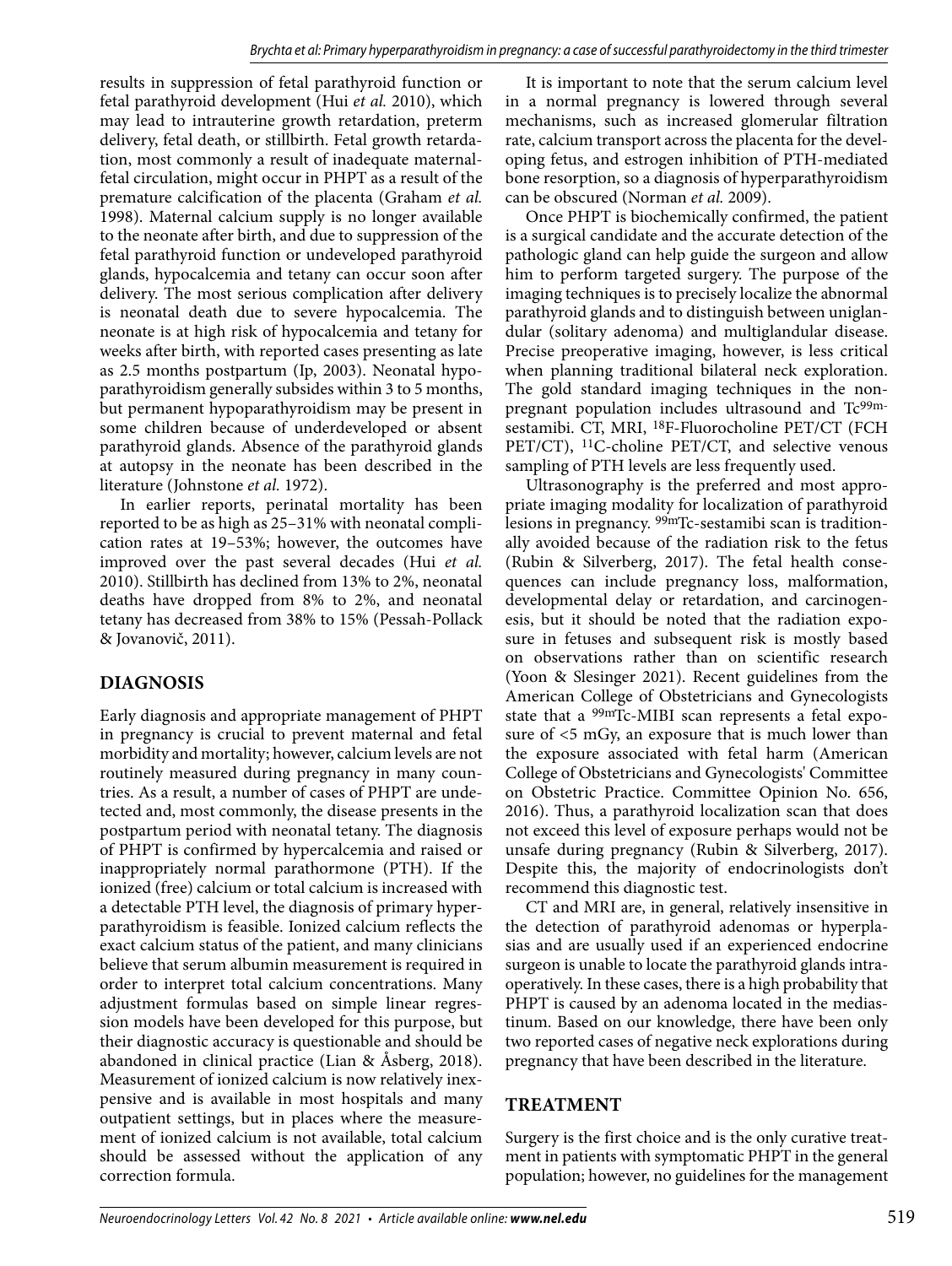of PHPT in pregnancy currently exist. There are two options for the treatment of PHPT in pregnancy: conservative management or surgical intervention. Both approaches, however, are associated with risks (drug related side effects or surgery related side effects, respectively). Conservative management with oral or intravenous rehydration, a low-calcium diet, and vitamin D supplementation is safe; however, all of these methods only temporarily reduce serum calcium. Although cinacalcet therapy in pregnancy has been described in literature as useful in controlling serum calcium, there is a lack of safety data and should be avoided (Vera *et al.* 2016, Djokanovic *et al.* 2008). Bisphosphonates in the treatment of hypercalcemic crisis should also be avoided due to the risk of negative effects on fetal skeletal development (Djokanovic *et al.* 2008). The administration of calcitonin is limited by tachyphylaxis, and oral phosphates can lead to soft tissue calcifications or diarrhea (Pothiwala & Levine, 2009).

There is a wide spectrum of severity of PHPT, and it is likely that severe symptomatic disease has different maternal and fetal effects when compared to mild disease; however, serious fetal and neonatal complications have been reported even in cases of mild PHPT (Rubin & Silverberg, 2017). Mild hypercalcemia in symptom-free patients used to be treated conservatively leading to the postponement of parathyroidectomy until after delivery. Parathyroidectomy is absolutely recommended if the serum total calcium is above 3 mmol/l and ionized calcium is greater than 0.12 mmol/L above the upper limits of normal levels (Khan *et al.* 2017). In his investigation of 77 pregnancies in 32 women with PHPT, Norman *et al.* demonstrated that a mild elevation of calcium levels was associated with a 3 to 5 fold increase in pregnancy loss (Norman *et al.* 2009). Parathyroidectomy should therefore be performed during pregnancy for all PHPT patients regardless of calcium levels or symptoms, since delaying parathyroid surgery may result in a maternal hypercalcemic crisis postpartum.

There is a general consensus that the ideal timing for surgery is during the second trimester due to incomplete organogenesis in the first trimester and the risk of preterm delivery in the third trimester. In the event of a hypercalcemic crisis (serum calcium above 3,49 mmol/l), urgent parathyroidectomy after intravenous or orally administered rehydration is recommended regardless of the gestational age of the fetus. It remains unclear, however, whether parathyroidectomy should be performed in the third trimester before the delivery or simultaneously with Caesarean section.

The traditional approach to parathyroid surgery has been bilateral neck exploration with the identification of all four parathyroid glands in order to locate the pathological tissue. Significant improvements in preoperative imaging, together with intraoperative PTH monitoring that confirms the removal of the adenoma, have led to the implementation of a focused, minimally invasive surgical approach in non-pregnant individuals. As a result, the traditional bilateral neck exploration approach is no longer routinely performed in uniglandular disease.

The difference between the focused and bilateral approach is in the length of the neck incision and in the extent of dissection, since the focused approach limits the dissection to the abnormal parathyroid gland only. A smaller incision improves cosmesis, reduces surgical trauma leading to less postoperative pain, and has a potentially lower risk of complications compared to bilateral neck exploration where both sides of the neck are explored. Regarding the cure and complication rates, both approaches are comparable in the hands of an experienced surgeon. Improvements in surgical technique have also led to bilateral explorations that can be performed using shorter incisions when compared to the past. Currently practiced minimally invasive techniques include open minimally invasive parathyroidectomy (OMIP) and minimally invasive videoassisted parathyroidectomy (MIVAP). Fully endoscopic techniques using periareolar or an axillary approach in order to leave no scar in the neck cannot be considered minimally invasive as they require larger subcutaneous dissection than conventional open surgery. All of the aforementioned focused approaches require accurate preoperative localization of the diseased parathyroid gland and intraoperative PTH monitoring, thus their application in pregnancy is dubious. Ultrasonography alone may not be sufficiently accurate to confirm an enlarged parathyroid and intraoperative PTH monitoring increases operating time, therefore bilateral neck exploration seems to be more reasonable during pregnancy.

The cure rate of this procedure exceeds 95%.

## **CONCLUSION**

The medical management of gestational PHPT is limited. Surgery is the only effective therapeutic option and should be performed during pregnancy regardless of calcium levels or symptoms. Delayed surgery may result in maternal hypercalcemic crisis after delivery, neonatal tetany, and an increased risk of pregnancy loss. The ideal timing for parathyroidectomy is during the second trimester, but it may safely be performed during the third trimester under the guidance of a multidisciplinary team. We consider the four-gland exploration performed by an experienced endocrine surgeon in a high-volume center to be the most suitable and safe approach to the management of PHPT in pregnancy.

#### REFERENCES

1 American College of Obstetricians and Gynecologists' Committee on Obstetric Practice (2016). Committee Opinion No. 656: Guidelines for Diagnostic Imaging During Pregnancy and Lactation. Obstet Gynecol. **127**: e75–e80.